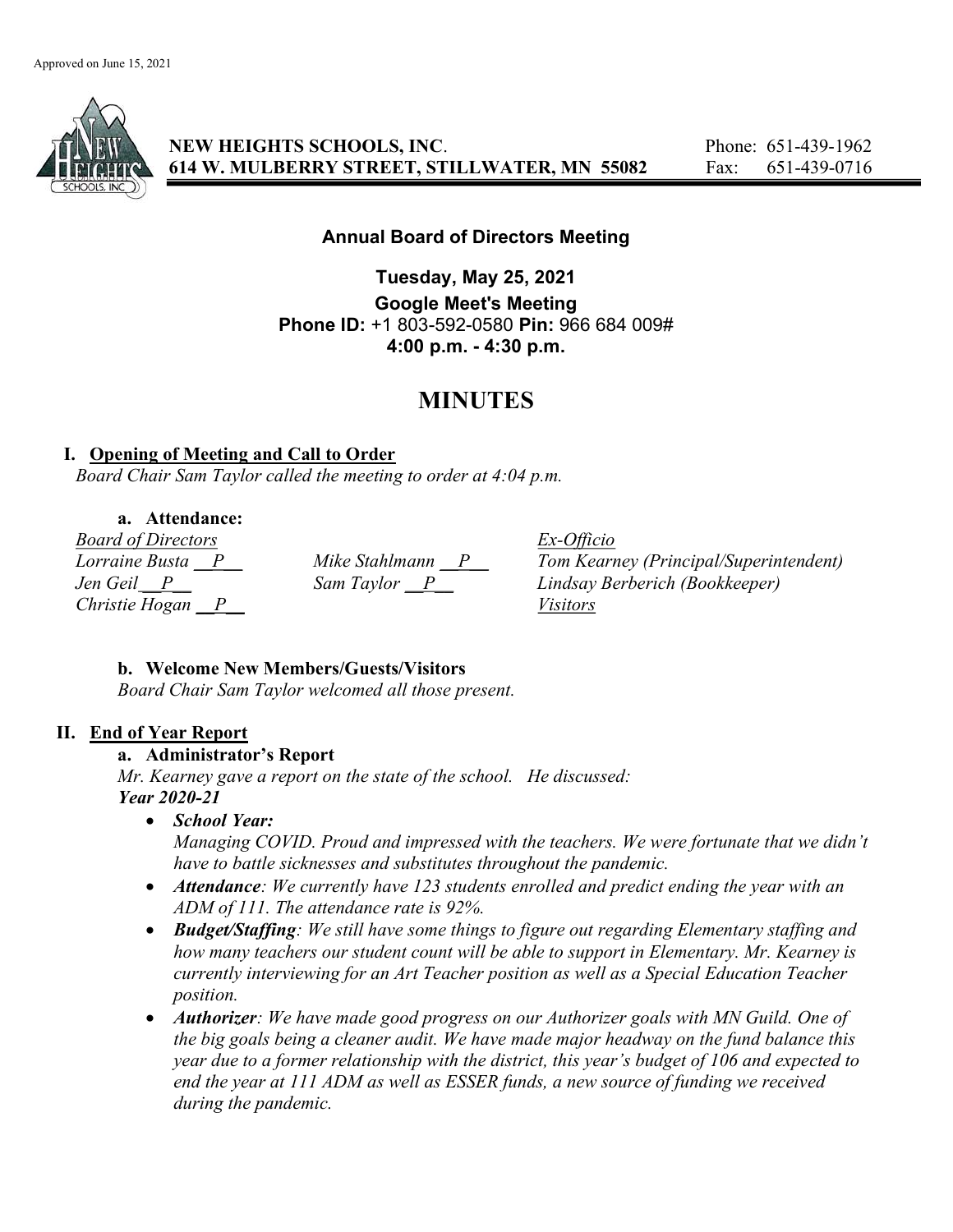### b. Board of Directors Report

Sam Taylor our Board Chair reviewed the following board goals for 2020-21. She presented and discussed the following:

# **New Heights School Board of Directors**

To appropriately increase 10% the school's level of social media engagement for the purpose of increasing exposure of the school to gain enrollment and community support by June 2021

The staff at New Heights worked diligently to post more and track and report data to the Board of Directors. Covid-19 presented a unique challenge as students were not consistently in the building.

Closely monitor and assess the schools progress towards meeting the authorizer contract goals & benchmarks and determine appropriate responses and corrective action.

Due to reduced testing during the last two academic years during the pandemic, not all of the required data is available. The goals were regularly reviewed and progress was made towards achieving them.







Develop an outline for Five-year strategic plan by December 31,2020 and finalize plan by May 31,2021 with intent to implement in 2021-2022 school year.

Significant progress was made toward a 5 year strategic plan. Final plan may need to be completed in 2021-22.

**Goal partially met** 



of different models of pre-K programming for the school and select a plan by June 1, 2021.

Determine the viability

New Heights School is in the process of forming a relationship with the local **Head Start program. They would be** operating in leased spaces within the building.

**Goal met** 

2020 - 2021

### c. Financial Report

The New Heights School, Statement of Activities FY 20-21 Financial Report, was distributed and shown live during the meeting. Lindsay Berberich led the discussion and included:

- This report is from  $7/1/20 4/30/21$
- Title Expenditures are lower until we complete recodes at the end of the year.
- Fund 1 still has revenues to be received from the state and federal dollars to be requested.
- Specific expenditure categories such as admin are higher due to ESSER/GEER/CRF expenditures that we did not know we would be receiving funding for.